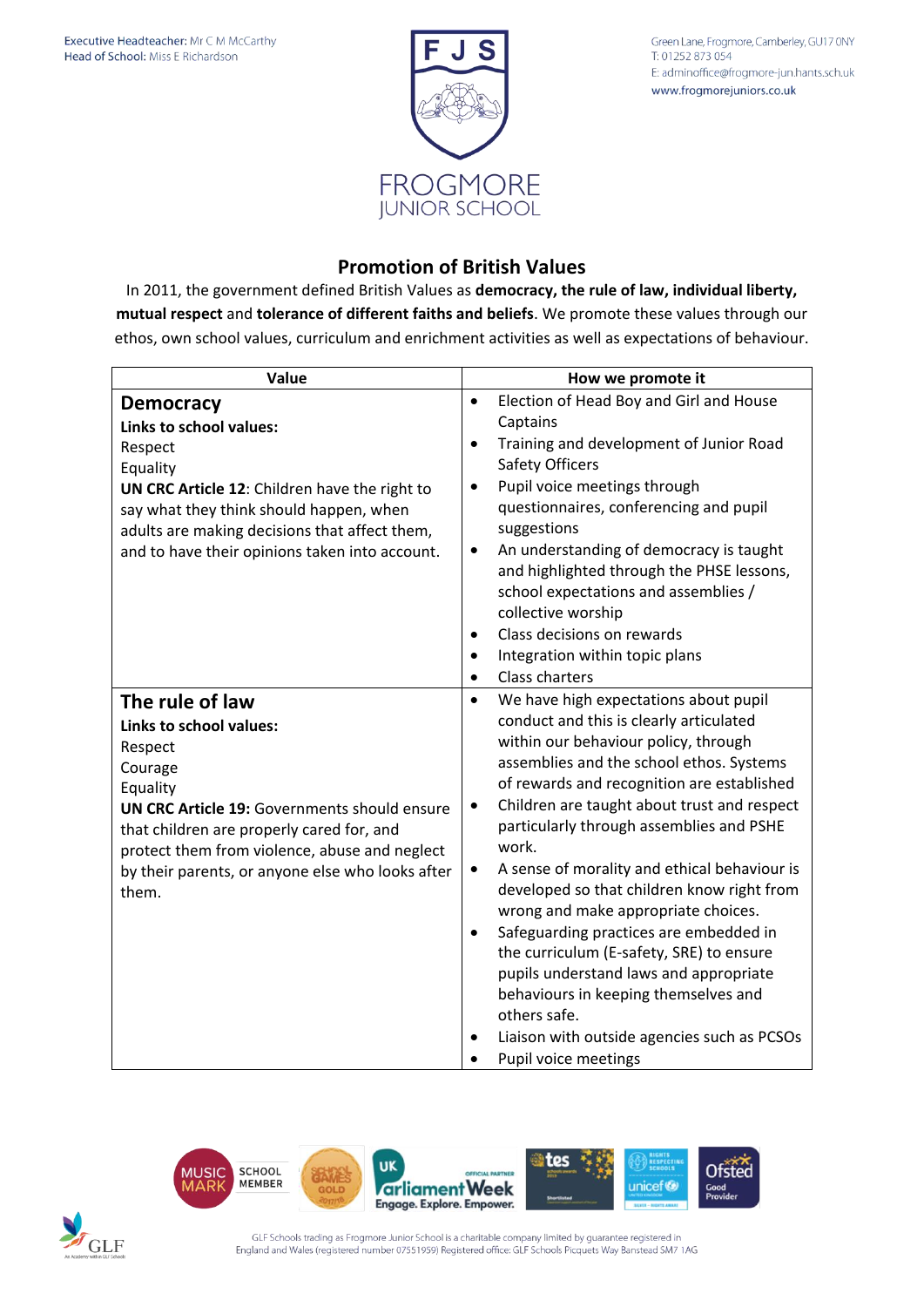| <b>Individual liberty</b><br><b>Links to school values:</b><br>Respect<br>Courage<br>Inspiration<br>Excellence<br>Equality<br>Determination<br>Friendship<br>UN CRC Article 31: All children have a right to<br>relax and play, and to join in a wide range of<br>activities.<br>UN CRC Article 15: Children have the right to<br>meet together and to join groups and<br>organisations, as long as this does not stop<br>other people from enjoying their rights.                               | The values are a key part of the school<br>$\bullet$<br>ethos and all personal attributes and<br>rewards are linked to the values<br>Pupil voice meetings recognising pupil<br>$\bullet$<br>attributes and respecting each other's voice<br>and opinions<br>We have high expectations of behaviour<br>$\bullet$<br>and encourages pupils to develop and take<br>responsibility for their own learning<br>We develop a sense of citizenship through<br>$\bullet$<br>our assemblies, PSHE programme and<br>school culture<br>We run a range of extra-curricular clubs<br>$\bullet$<br>and activities to enhance learning and give<br>children opportunities for fun, enjoyment<br>and new experiences<br>Safeguarding practices are fully embedded<br>$\bullet$<br>in the curriculum and school life and we<br>access programmes such as Jigsaw and<br>SEAL to enhance our work<br>We embrace the notion of lifelong learners<br>$\bullet$<br>and promote this through staff modelling,<br>PHSE and assemblies.<br>PE curriculum and lessons<br>$\bullet$<br>Developing music based extracurricular<br>$\bullet$<br>experiences |
|--------------------------------------------------------------------------------------------------------------------------------------------------------------------------------------------------------------------------------------------------------------------------------------------------------------------------------------------------------------------------------------------------------------------------------------------------------------------------------------------------|-------------------------------------------------------------------------------------------------------------------------------------------------------------------------------------------------------------------------------------------------------------------------------------------------------------------------------------------------------------------------------------------------------------------------------------------------------------------------------------------------------------------------------------------------------------------------------------------------------------------------------------------------------------------------------------------------------------------------------------------------------------------------------------------------------------------------------------------------------------------------------------------------------------------------------------------------------------------------------------------------------------------------------------------------------------------------------------------------------------------------------|
| <b>Mutual respect</b><br>Links to school values:<br>Respect<br>Friendship<br>Excellence<br>Inspiration<br>Equality<br>UN CRC Article 2: The Convention applies to<br>everyone whatever their race, religion, abilities,<br>whatever they think or say and whatever type<br>of family they come from.<br>UN CRC Article 30: Children have a right to<br>learn and use the language and customs of<br>their families, whether these are shared by the<br>majority of people in the country or not. | We have high expectations of behaviour<br>$\bullet$<br>and performance and nurture a culture of<br>inclusion, tolerance and peer support<br>We have a clear RE programme that<br>teaches children about other faiths and<br>beliefs and our PSHCE / Equality scheme<br>promotes acceptance and inclusion<br>We use SEAL materials such as 'Getting on /<br>$\bullet$<br>Falling out' to develop an understanding of<br>relationships and how to cooperate and<br>support one another.<br>We embrace the notion and participate in<br>$\bullet$<br>the 'Be the Best You Can Be!' scheme.<br>We have an inclusive practice and employ a<br>٠<br>range of specialist staff to meet the needs<br>of all pupils so they can feel accepted and<br>accept others<br>We promote respect through assemblies<br>and our PSHCE programme<br>Integration of our HI pupils / resourced<br>$\bullet$<br>provision<br>Nurture provision through Cove group                                                                                                                                                                                   |





GLF Schools trading as Frogmore Junior School is a charitable company limited by guarantee registered in<br>England and Wales (registered number 07551959) Registered office: GLF Schools Picquets Way Banstead SM7 1AG